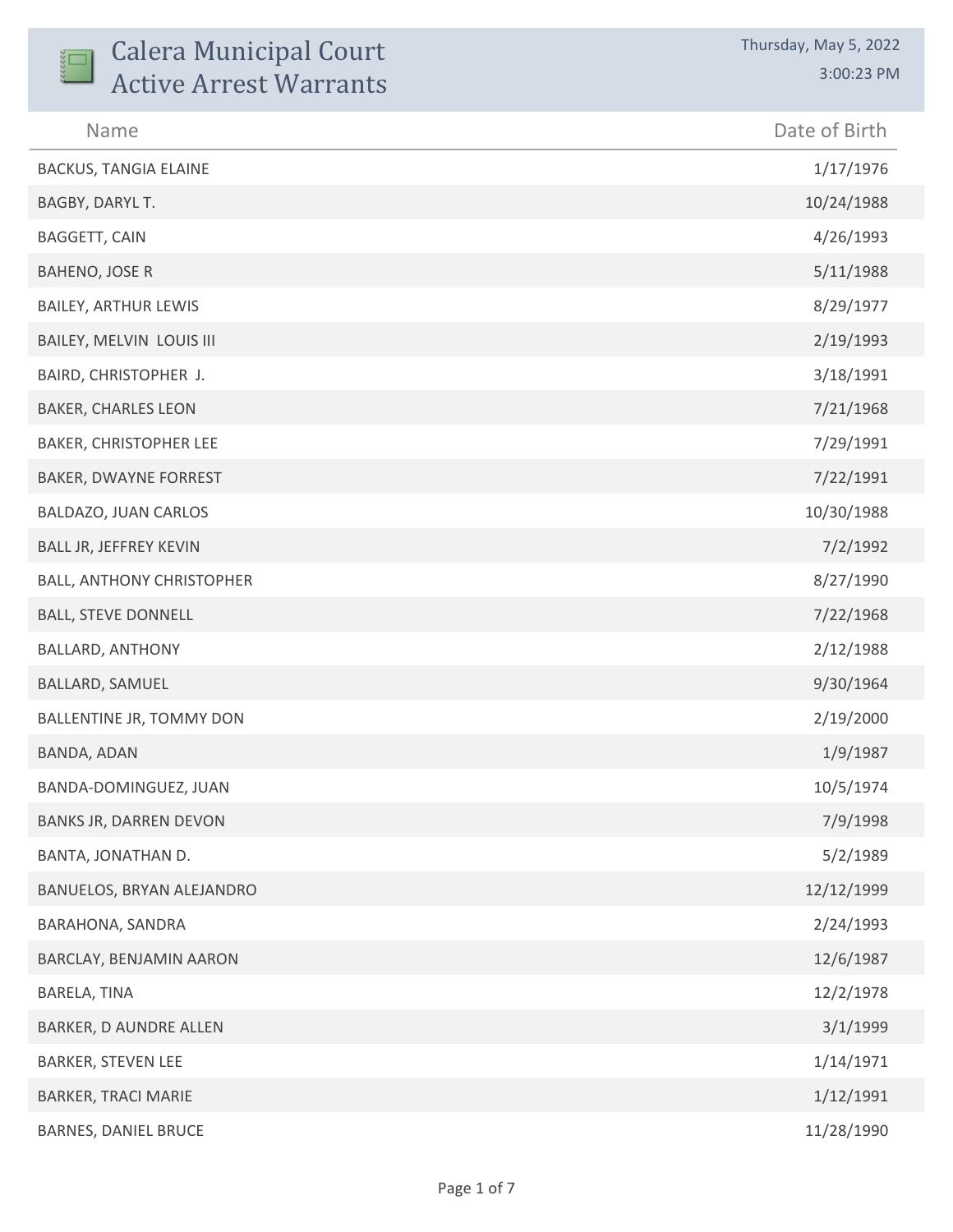| Name                         | Date of Birth |
|------------------------------|---------------|
| BARNES, DAVID LEE            | 10/21/1960    |
| BARR, SUSAN ELIZABETH        | 6/14/1968     |
| BARRAZA, ANGELICA            | 2/12/1987     |
| BARRERA, ALEXIS              | 10/30/1998    |
| BARRERA, MICHAEL A.          | 4/23/1974     |
| BARRETT, JIBRI JAJUAN        | 10/15/1992    |
| <b>BARROW, CLIFTON LEE</b>   | 6/23/1978     |
| <b>BASS, ORION JHABRI</b>    | 11/5/1996     |
| <b>BASS, THOMAS ALLEN</b>    | 8/7/1966      |
| <b>BASSETT, JUSTIN KEITH</b> | 6/8/1991      |
| BATES, CATHY LEA             | 1/30/1974     |
| BATES, CURTIS A.             | 6/13/1974     |
| BATES, MARK LEE              | 11/14/1971    |
| BATES, ROLAND R              | 4/4/1950      |
| <b>BATES, RONNIE KIRK</b>    | 5/27/1973     |
| BATINA, JOHN MICHAEL IV      | 2/16/1990     |
| BATRES, JOSE ALFREDO         | 2/25/1995     |
| <b>BAUGUS, TAYLOR DAWN</b>   | 7/16/1996     |
| BAULA, MELISSA ANN           | 3/2/1988      |
| <b>BAUR, CRYSTA ANNE</b>     | 4/18/1994     |
| BAY-ANDERSEN, JEFFERY JUUL   | 5/2/1967      |
| BAZE, AMBER N.               | 10/3/1982     |
| <b>BEACH, ISAIAH JOHN</b>    | 3/28/1976     |
| BEACHUM, JACOB M.            | 1/31/1992     |
| <b>BEAIRD, KEATON JOE</b>    | 9/6/1984      |
| BEARD, BYRON JOE             | 9/19/1969     |
| BEARDEN, MICHAEL H.          | 2/20/1976     |
| BEASLEY, JULIAN              | 12/10/1989    |
| BEATRIZ, MARTHA              | 1/8/1997      |
| BEATY, VINCENT J             | 7/14/1971     |
| BEAVERS, ALYSSA RENEE        | 5/1/1975      |
| BECERRA, ELODIA VAZQUEZ      | 8/14/1974     |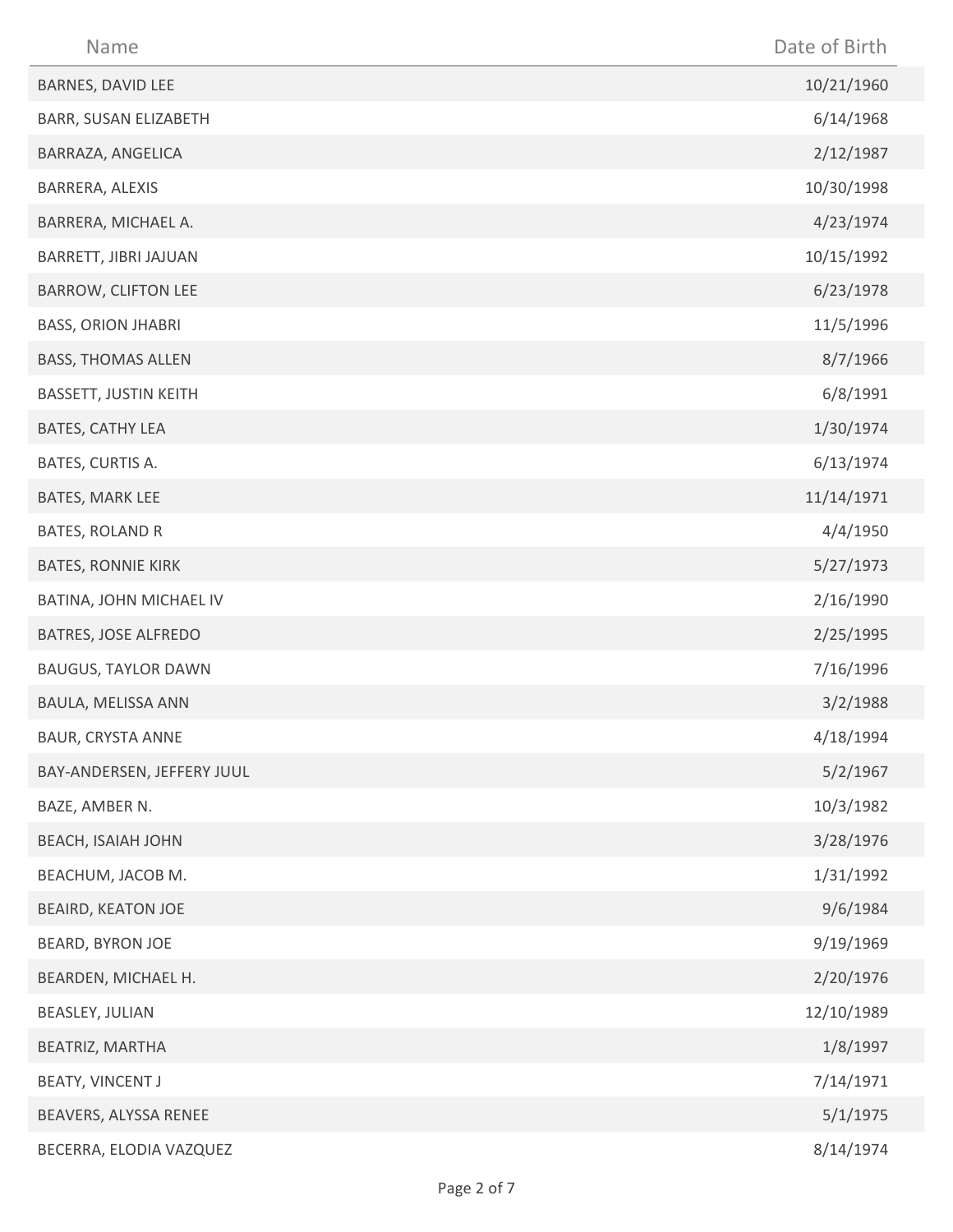| Name                      | Date of Birth |
|---------------------------|---------------|
| BECKWITH, GABRIEL L.      | 11/17/1986    |
| BELCHER, WILLIE JOE       | 7/11/1977     |
| BELKHAM, JUSTIN ALLEN     | 3/18/1984     |
| BELL, BRIAN KEITH         | 12/6/1972     |
| BELL, DENNIS              | 9/6/1987      |
| BELL, GEORGE W.           | 11/25/1987    |
| BELL, JASON KEITH         | 9/28/1970     |
| BELLAMY, GORDON JR        | 3/8/1980      |
| BELLARD, FREDDIE GENE     | 7/8/1978      |
| BELLOWS, JUSTIN THOMAS    | 1/24/1988     |
| BELTRANO, HECTOR          | 1/29/1992     |
| BENDAW JR, KENNETH WAYNE  | 3/18/1987     |
| BENEDICT, KERI M.         | 12/3/1987     |
| BENGE, AMY HESTER         | 5/23/1970     |
| BENITEZ, EVELYN CECILIA   | 8/25/1964     |
| BENNETT, KELSEY LEIGH     | 12/21/1990    |
| BENNETT, PATRICK W.       | 2/6/1986      |
| BENNETT, VIVIAN           | 7/31/1960     |
| BENNETT, XAVIER AXEL      | 12/4/1969     |
| BENSON, IRIS LEE          | 10/31/1967    |
| BENSON, JANNAI BRYCE      | 11/27/1990    |
| BENSON, JORDAN D.         | 1/10/1990     |
| BENTLEY, STEVEN DOUGLAS   | 3/13/1943     |
| BERG, TERRI LYNN          | 2/23/1967     |
| BERGMAN, DENNIS D.        | 7/27/1989     |
| BERLANGA, CLAUDIA         | 5/28/1975     |
| BERRIOS, ESMERALDA TAMEZ  | 6/20/1975     |
| BERRY, DONALD WAYNE       | 4/30/1960     |
| BERRY, MARCUS SAMUEL      | 10/15/1994    |
| BERRYHILL, JASMINE NICOLE | 1/5/1998      |
| BERUMAN, ANTONIO          | 10/30/1971    |
| BERUMEN, EVER FRANCO      | 5/21/1998     |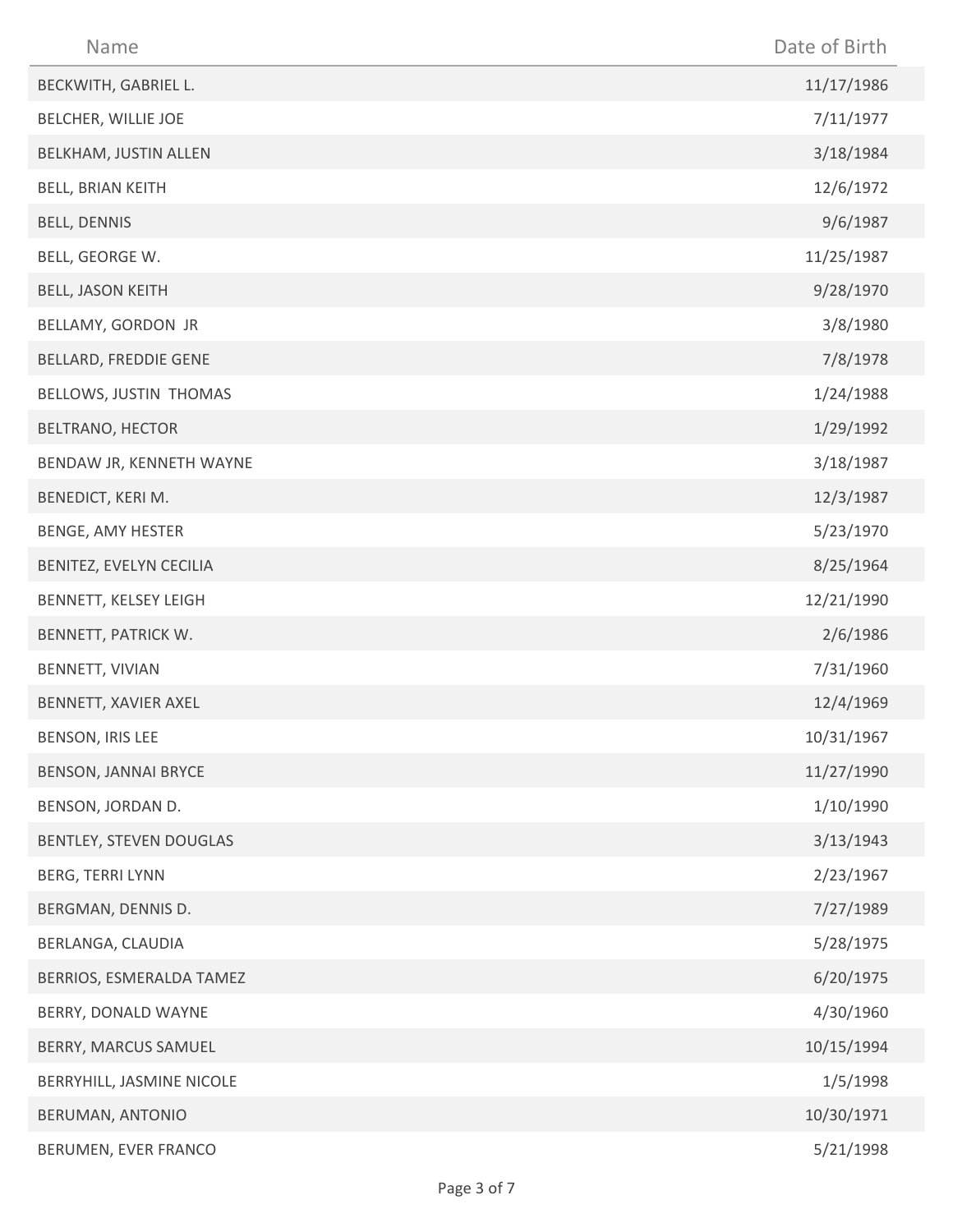| Name                            | Date of Birth |
|---------------------------------|---------------|
| <b>BIERA, TONY CHAPOY</b>       | 11/5/1960     |
| BIESINGER, CONSTANCE            | 8/21/1982     |
| BIGPOND, INA B.                 | 2/17/1981     |
| BILLEY, BRANDY MARIE            | 4/23/1987     |
| BILLY, TERRENCE R.              | 11/30/1981    |
| BINGENHEIMER, TODD ALLEN        | 11/15/1969    |
| BINGHAM, MAURICE DARNEL         | 12/30/1997    |
| BIRCH, SAMUEL O                 | 1/19/1989     |
| <b>BIRDOW, BRODERICK RAMOND</b> | 7/30/1979     |
| <b>BLACK, BRIAN</b>             | 9/20/1979     |
| <b>BLACK, DALLAS W</b>          | 4/13/1992     |
| BLACKBURN, KEVIN                | 7/26/1984     |
| <b>BLACKMON, RAYNAL A</b>       | 9/12/1971     |
| BLACKWELL, ADRIENNE ANN         | 8/13/1988     |
| <b>BLAKLEY, SARAH</b>           | 6/29/1984     |
| BLANKENSHIP, ERIC W             | 11/15/1991    |
| BLEDSOUE, ZACKERY               | 8/1/2002      |
| <b>BOAZ, CHARLES SANDERS</b>    | 12/21/1992    |
| BOAZ, LISA L.                   | 3/9/1961      |
| <b>BOLDEN, BRIAN EUGENE</b>     | 1/27/1971     |
| <b>BOLES, CHELSEA LYNNETTE</b>  | 2/28/1989     |
| <b>BOLLIN, ISAAC DERHUN</b>     | 1/23/1996     |
| <b>BOLTON, JOHNNY GWIN</b>      | 12/22/1977    |
| BOLTS, LONNIE B.                | 2/8/1942      |
| BONAMASSA, BRIAN ANTHONY        | 12/7/1987     |
| BONDS, CODY KYLE                | 3/31/1976     |
| BONIFACIO, VILCHIS SANTOS       | 6/4/1982      |
| <b>BOOFER, BRANDON BRISTOW</b>  | 9/21/1990     |
| <b>BOOKER, JASON BERNARD</b>    | 6/26/1984     |
| BOOKER, SAMUEL O.               | 5/3/1988      |
| <b>BOONE, BOBBI JENE</b>        | 4/29/1978     |
| BOREN, MISTY RENE               | 7/23/1969     |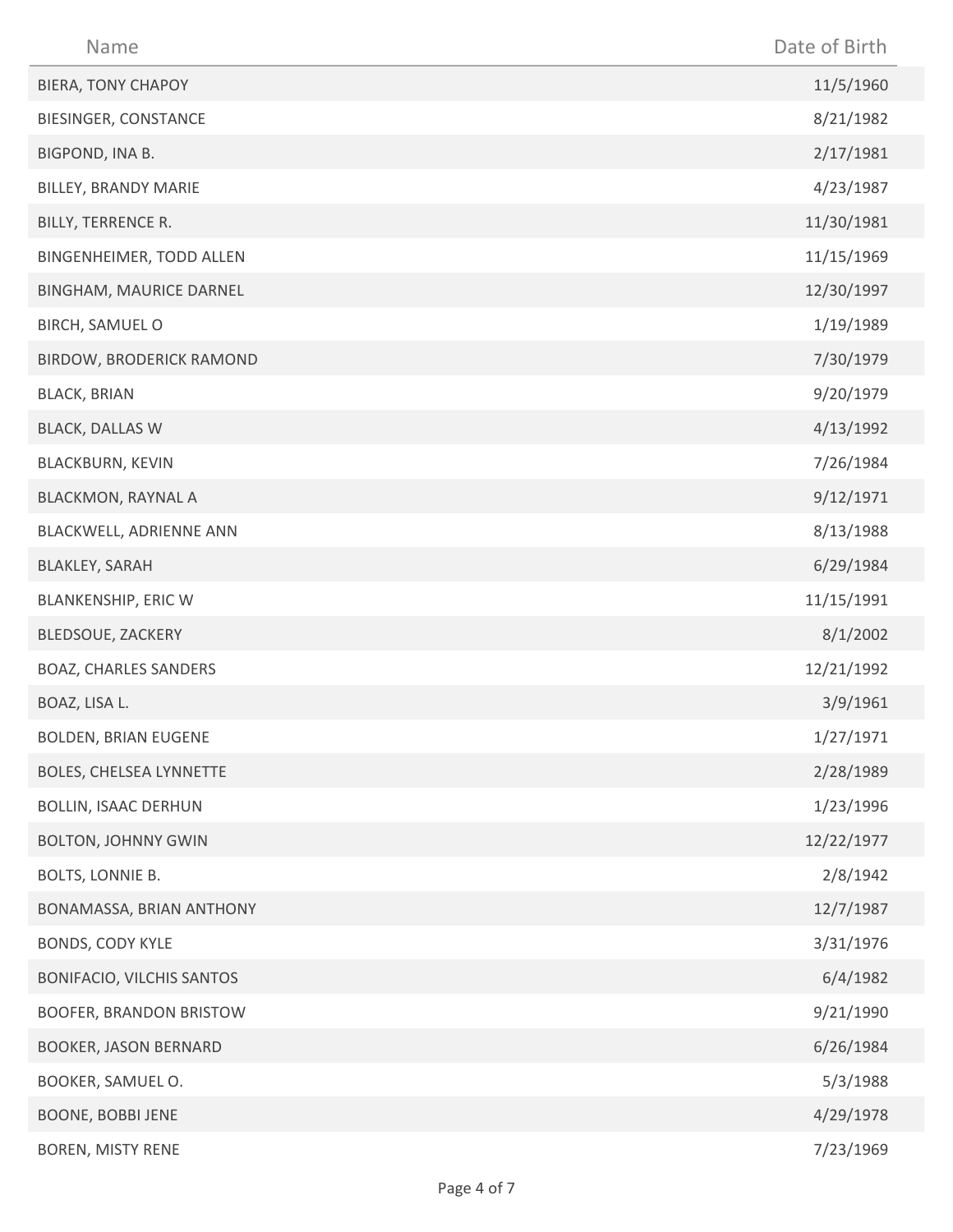| Name                             | Date of Birth |
|----------------------------------|---------------|
| <b>BOTELLO, JENNIFER ANGEL</b>   | 11/1/1987     |
| BOUTTE, SAMANTHA KAY             | 5/25/1983     |
| <b>BOWEN, CARL EUGENE JR</b>     | 11/28/1973    |
| <b>BOWLINE, DEBRA KAY</b>        | 4/13/1962     |
| BOYD JR, WILTON DUDLEY           | 6/14/1981     |
| BOYD, WILLIAM                    | 6/15/1970     |
| BOYKIN, TREVONE DEQUAN           | 8/22/1993     |
| <b>BRACKENS, MACUS BASHON</b>    | 4/4/1998      |
| <b>BRACKET, DORTHYIA SUE</b>     | 10/12/1989    |
| BRACKETT, DANIEL                 | 3/18/1986     |
| BRADFORD, JARED B.               | 9/23/1984     |
| BRADLEY, TINA CHRISTINE          | 12/1/1970     |
| <b>BRADSHAW, KENNETH EGERTON</b> | 2/25/1994     |
| <b>BRAMLET, JACOBI MALIK</b>     | 12/29/1997    |
| BRANCH III, MICHAEL ANTHONY      | 11/4/1991     |
| BRANHAM, JOSHUA SHANE            | 3/29/1976     |
| <b>BRANTLEY, JOHN AMOS</b>       | 3/11/1981     |
| BRAWDY, CHARLES DON              | 1/8/1981      |
| <b>BRAXTON, LANDRE TACHEA</b>    | 7/21/1990     |
| BREWER, HEATHER D.               | 1/24/1971     |
| BREWER, JENNIFER DAWN            | 1/31/1978     |
| BREWER, MICHAEL LEE              | 11/15/1983    |
| BREWER, PRESTON MICHAEL          | 9/15/1983     |
| BRIDENTHAL, CHRISTOPHER LEE      | 2/9/1988      |
| <b>BRIGGLE, PATRICIA ELLEN</b>   | 7/24/1986     |
| BRISCOE, MICHAEL ANDREW          | 8/25/1981     |
| BRISTOW, CHRISTOPHER G.          | 1/12/1993     |
| BRITTAIN, KAYLA SHAQUI           | 12/1/1990     |
| BRITTIAN, MAKAYLA                | 9/25/2000     |
| BRITTON, ALBERT J.               | 8/26/1950     |
| BRIZUELA, JONATHAN CHRISTOPHER   | 9/30/1992     |
| BROAD, JOCELYN NICOLE            | 8/11/1994     |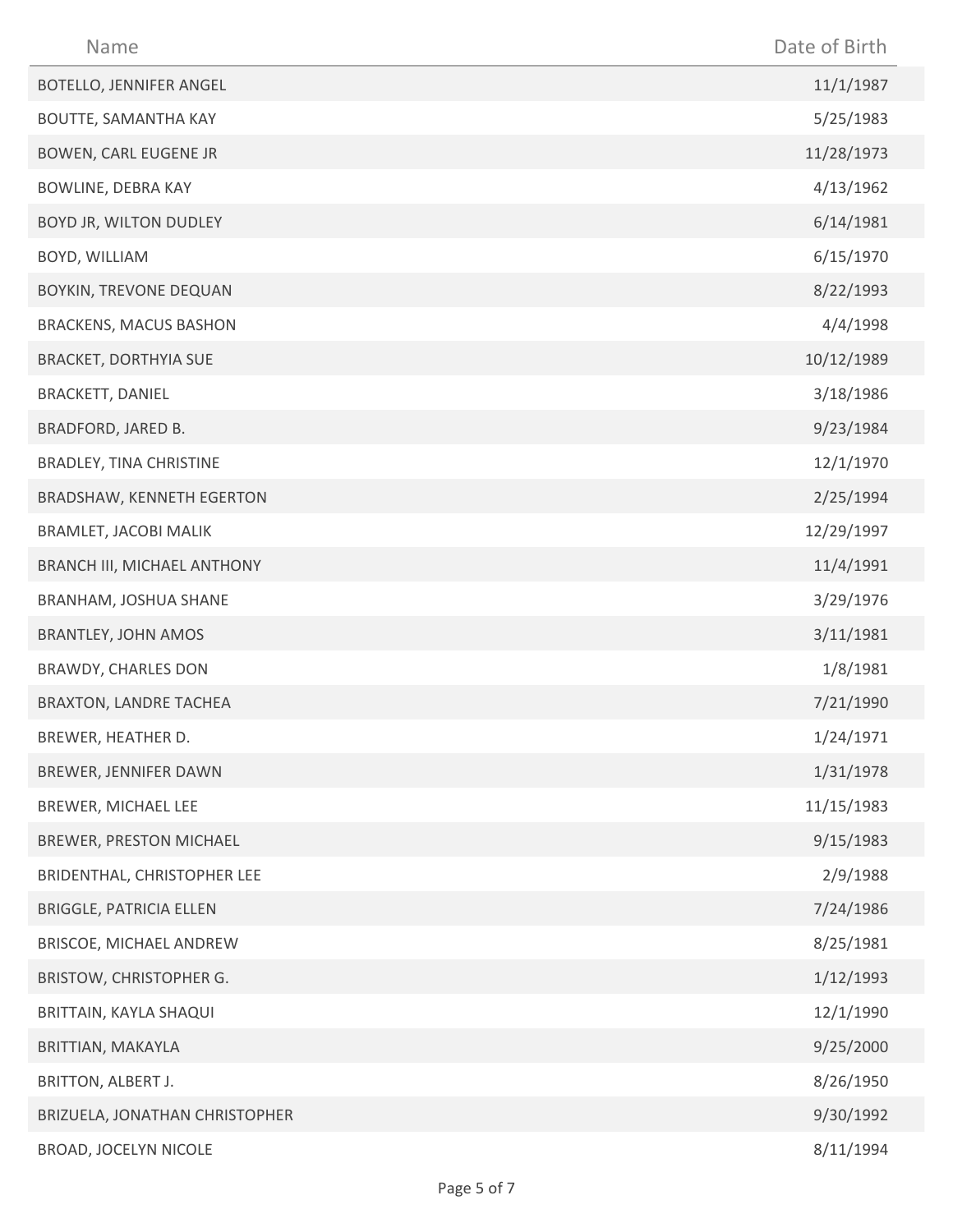| Name                          | Date of Birth |
|-------------------------------|---------------|
| <b>BROADHURST, WINDSOR</b>    | 12/22/1998    |
| <b>BROOKS, ANTHONY RYAN</b>   | 3/31/1983     |
| <b>BROOKS, KATHERINE J</b>    | 9/24/1982     |
| BROONER, BRIAN A.             | 9/20/1987     |
| BROWN, BROOKE M.              | 12/12/1983    |
| BROWN, CHARLES HENRY III      | 6/8/1987      |
| <b>BROWN, HEATHER HANAKO</b>  | 4/6/1983      |
| BROWN, JAMES LEO              | 1/14/1947     |
| <b>BROWN, JUSTICE ALLIDEN</b> | 3/15/1980     |
| <b>BROWN, KOURTNEY LOUISE</b> | 2/15/1998     |
| BROWN, KRISTOFER RYAN         | 4/9/1990      |
| BROWN, MEGAN RENEE            | 8/24/1989     |
| <b>BROWN, ROBERT N</b>        | 10/11/1979    |
| <b>BROWN, SCOTT LAYTON</b>    | 3/17/1983     |
| BROWN-SHAW, DEMARCUS L        | 8/16/1988     |
| <b>BRUCE II, BILLY JOE</b>    | 5/20/1989     |
| BRUNER, ARMANDO EDWARD JR     | 6/14/1983     |
| <b>BRUTCHER, GARY ALAN</b>    | 12/26/1960    |
| <b>BRUTCHER, TROY ALAN</b>    | 8/13/1983     |
| BRYANT, MELANIE JEAN          | 3/31/1979     |
| <b>BUCHANAN, JAMES ARTHUR</b> | 9/21/1983     |
| BUCHANAN, JUSTIN KYLE         | 8/8/1982      |
| BUCKHANNON, LAWRENCE ADAM     | 7/8/1982      |
| <b>BUFORD, KEITH ALLEN</b>    | 1/28/1958     |
| <b>BULLOCK, JEREMY JOEL</b>   | 12/22/1979    |
| <b>BURCH, BRITTNEY PAIGE</b>  | 6/15/2000     |
| <b>BURCH, KAMI</b>            | 12/17/1977    |
| BURCH, KAMI A.                | 12/17/1977    |
| BURGESS, DANIEL LEE           | 3/24/1975     |
| <b>BURGESS, JEREMY LEE</b>    | 3/18/1984     |
| BURNEY, CYNTHIA ANN           | 2/27/1972     |
| <b>BURRIGHT, SHELLY B.</b>    | 4/22/1962     |